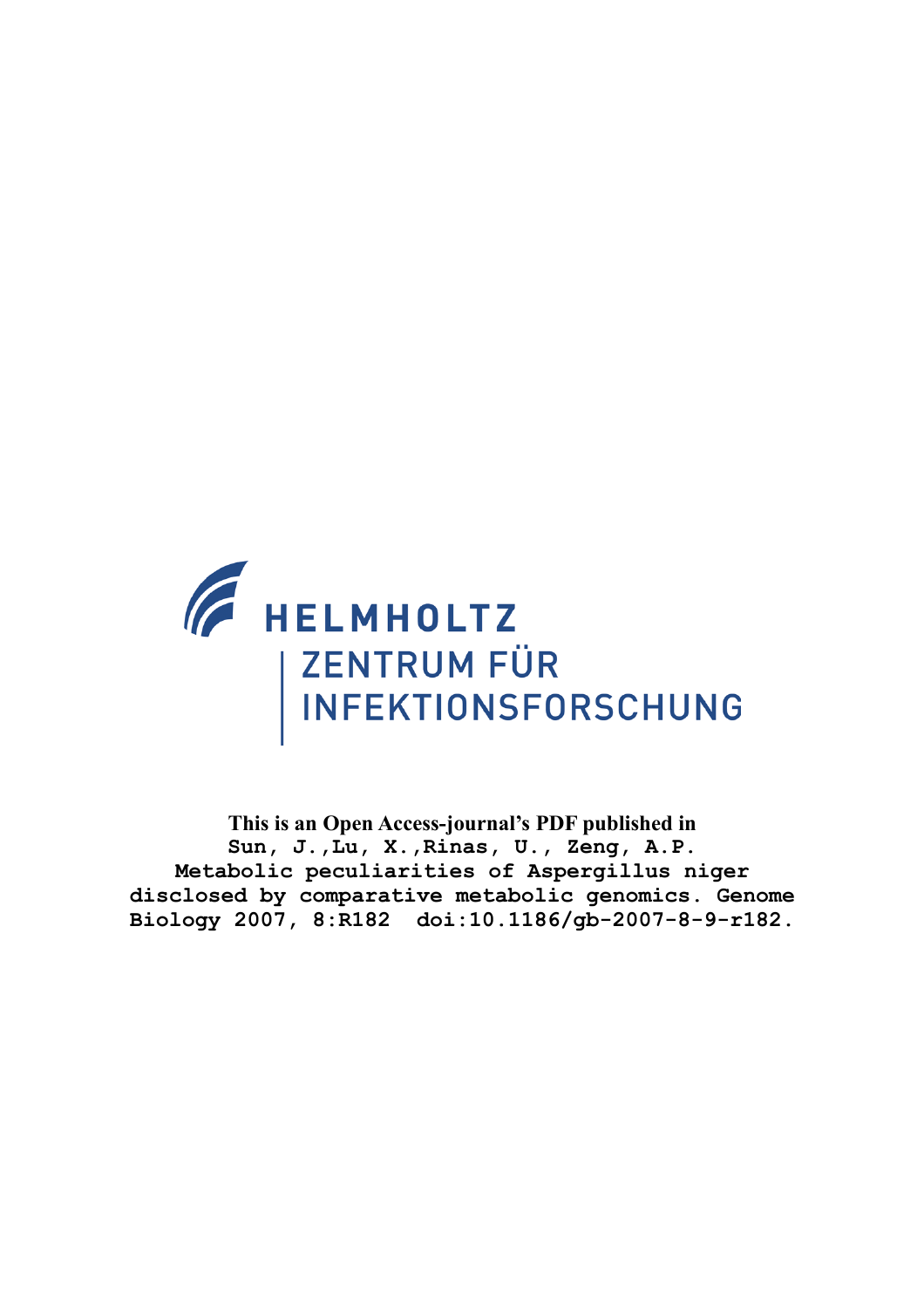# <sup>2007</sup> Sun et al. Volume 8, Issue 9, Article R182 **[Open Access](http://www.biomedcentral.com/info/about/charter/)** Research

# **Metabolic peculiarities of** *Aspergillus niger* **disclosed by comparative metabolic genomics** Jibin Sun\*, Xin Lu\*, Ursula Rinas\* and An Ping Zeng\*†

Addresses: \*Helmholtz Centre for Infection Research, Inhoffenstr., 38124 Braunschweig, Germany. †Hamburg University of Technology, Institute of Bioprocess and Biosystems Engineering, Denickestr., 21071 Hamburg, Germany.

Correspondence: An Ping Zeng. Email: aze@tu-harburg.de

Published: 4 September 2007

*Genome Biology* 2007, **8:**R182 (doi:10.1186/gb-2007-8-9-r182)

[The electronic version of this article is the complete one and can be](http://genomebiology.com/2007/8/9/R182)  found online at http://genomebiology.com/2007/8/9/R182

Received: 27 February 2007 Revised: 13 July 2007 Accepted: 4 September 2007

© 2007 Sun *et al*.; licensee BioMed Central Ltd.

[This is an open access article distributed under the terms of the Creative Commons Attribution License \(http://creativecommons.org/licenses/by/2.0\), which](http://creativecommons.org/licenses/by/2.0)  permits unrestricted use, distribution, and reproduction in any medium, provided the original work is properly cited.

### **Abstract**

**Background:** *Aspergillus niger* is an important industrial microorganism for the production of both metabolites, such as citric acid, and proteins, such as fungal enzymes or heterologous proteins. Despite its extensive industrial applications, the genetic inventory of this fungus is only partially understood. The recently released genome sequence opens a new horizon for both scientific studies and biotechnological applications.

**Results:** Here, we present the first genome-scale metabolic network for *A. niger* and an in-depth genomic comparison of this species to seven other fungi to disclose its metabolic peculiarities. The raw genomic sequences of *A. niger* ATCC 9029 were first annotated. The reconstructed metabolic network is based on the annotation of two *A. niger* genomes, CBS 513.88 and ATCC 9029, including enzymes with 988 unique EC numbers, 2,443 reactions and 2,349 metabolites. More than 1,100 enzyme-coding genes are unique to *A. niger* in comparison to the other seven fungi. For example, we identified additional copies of genes such as those encoding alternative mitochondrial oxidoreductase and citrate synthase in *A. niger*, which might contribute to the high citric acid production efficiency of this species. Moreover, nine genes were identified as encoding enzymes with EC numbers exclusively found in *A. niger*, mostly involved in the biosynthesis of complex secondary metabolites and degradation of aromatic compounds.

**Conclusion:** The genome-level reconstruction of the metabolic network and genome-based metabolic comparison disclose peculiarities of *A. niger* highly relevant to its biotechnological applications and should contribute to future rational metabolic design and systems biology studies of this black mold and related species.

### **Background**

Metabolic network reconstruction based on the knowledge of annotated genomic sequences is a prerequisite to fully understand and exploit the metabolic potential of industrially relevant organisms. Modern fast DNA-sequencing methods as well as state-of-the-art bioinformatic tools are nowadays available for the reconstruction and cross-comparison of these networks among related species as well as among specific strains in order to elucidate their metabolic peculiarities.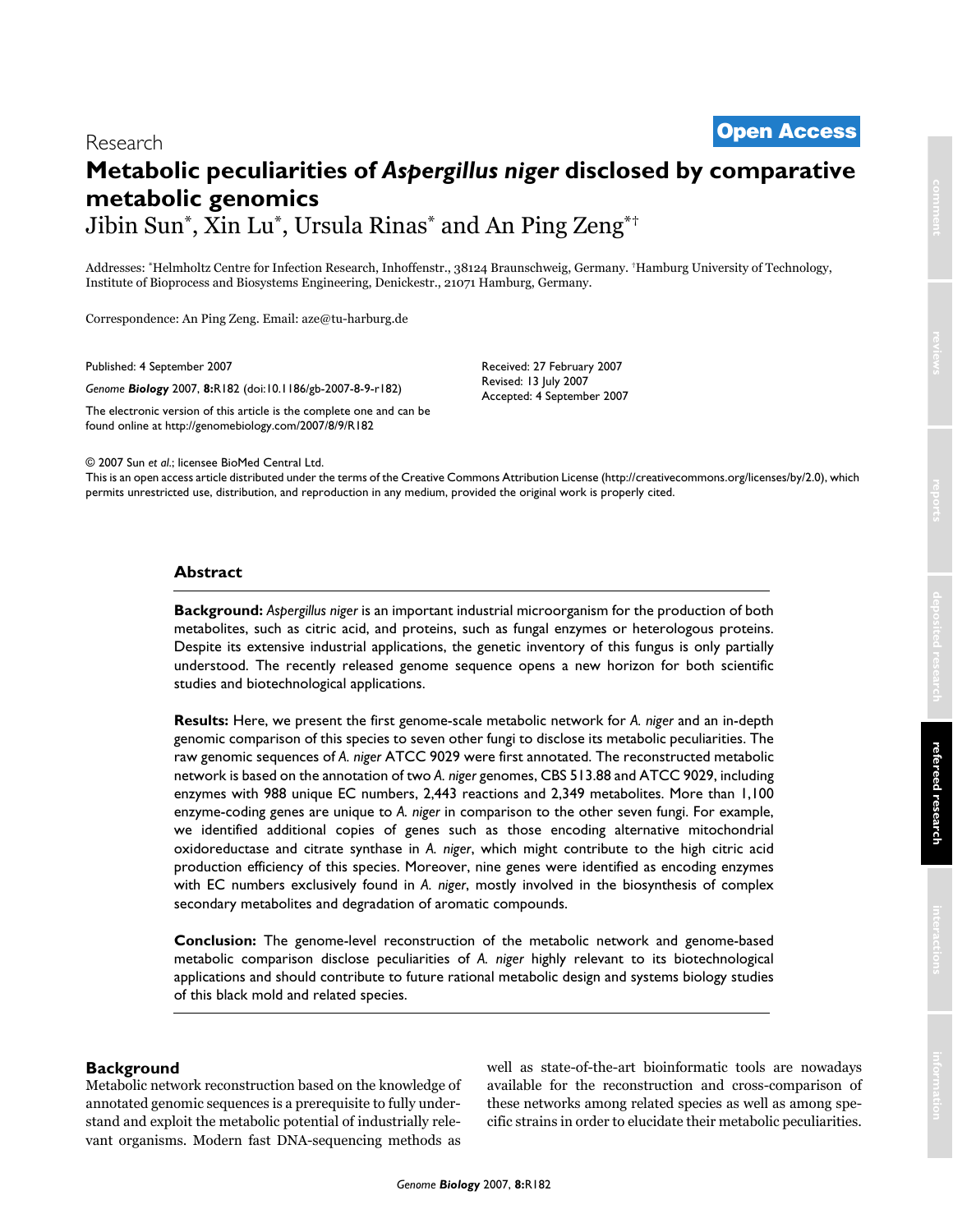Finally, selected genes from the citric acid production pathway of *A. niger* CBS 513.88 and *A. niger* ATCC 9029 were cross-compared to the respective genes of *A. niger* [18]ATCC 1015, whose genome was recently released by the Joint

### **Results and discussion**

Genomics Institute ahead of annotation .

### **Genomic annotation of the low-coverage genome of** *A. niger* **ATCC 9029**

The unannotated raw genome sequence of *A. niger* ATCC 9029 from Integrated Genomics was annotated by using an improved version of the program 'IdentiCS' (see Materials and methods and Additional data file 1) with a cutoff E-value of 1E-5. The combination of results from the algorithms IdentiCS, GeneWise [19] and GenScan [20] resulted in a protein database of *A. niger* with approximately 16,000 entries. Of these, 75% are located on the ends of contigs, obviously because of the small size of the contigs due to a low genomic coverage of the sequence and the larger size of genes due to the presence of introns. Nearly 4,000 coding sequences (CDSs) were merged into about 2,000 entries using homologous protein sequences from the NCBI database as hints by a method described previously [21]. The final *A. niger* protein database contains 14,023 entries. By applying the strategies described in the Materials and methods section, the annotation was improved to address the functionality of the coding sequences in terms of Gene Ontology (GO), KEGG orthology (KO), Clusters of Orthologous Groups (COG), EC numbers, pathways, and so on. Two-thirds of the identified CDSs were assigned to at least one functional category (Figure 1); 8,066



| Figure I                                                                 |  |
|--------------------------------------------------------------------------|--|
| Functional annotation of predicted protein coding sequences of A. niger. |  |

Among the filamentous genus *Aspergillus*, *A. niger*, *A. awamori* (a subspecies of *A. niger*) and *A. oryzae* are the industrially important producers of both metabolites and enzymes [1]. For example, citric acid is nowadays almost exclusively produced using *A. niger*, although this "wellworking black box" is not yet fully understood [\[2](#page-12-0)]. In addition, *A. niger* has also revealed some potential in bioremediation [3-6] and, moreover, it is a well-known producer of extracellular fungal enzymes. For example, glucoamylase in 20 grams per liter quantities have been reported [7]. Based on these secretion capacities, many efforts have also been undertaken to develop *A. niger* as a producer of heterologous proteins such as biopharmaceuticals [8,9], most often with limited success. Thus, there is a great need for a better knowledge of the genomic potential of *A. niger*, which could be used for rational strain improvement.

By now, the full genomes of *A. nidulans* [10], *A. oryzae* [11], and the human pathogen *A. fumigatus* [12] have been determined. Compared to *A. nidulans*, which has been widely used as the model organism for studies on fungal physiology and genetics, very little is known about the genetic background of *A. niger*. Only recently, the annotated genomic sequence of *A. niger* became publicly available [13], now allowing a more indepth analysis of the metabolic potential of this important black fungus as well as the application of modern 'omics' technologies to further improve its performance.

A small-scale metabolic network can be reconstructed based on experimental evidence derived from the literature. However, reconstruction of a more complete, or so-called genomescale, metabolic network relies on having the genome sequence and high-quality genome annotation [14,15]. Briefly, a list of enzymes, especially Enzyme Commission (EC) numbers, is extracted from the genome annotation and searched in an established biochemical reaction database to acquire their corresponding reactions. The biochemical reactions are then connected to each other according to certain rules [15]. Such information can be further interpreted as a network and analyzed by many computer programs, such as Cytoscape [16].

The model of *A. niger* central metabolism was reported previously [13,17]. In this study, we reconstructed a genomescale metabolic network from the annotated genome of *A. niger* CBS 513.88 [13]. Moreover, from raw genomic data (three-fold coverage) of *A. niger* ATCC 9029 (Integrated Genomics, Chicago, IL, USA), protein coding sequences (CDSs) were identified, annotated and used for a more complete metabolic network reconstruction. The high-resolution *A. niger* metabolic network was cross-compared between the two *A. niger* strains as well as to other *Aspergillus* species (*A. nidulans*, *A. oryzae*, *A. fumigatus*, *A. flavus*) and other filamentous fungi, such as *Fusarium graminearum* and *Neurospora crassa*, and to the yeast *Saccharomyces cerevisiae* for identification of unique genes and metabolic peculiarities.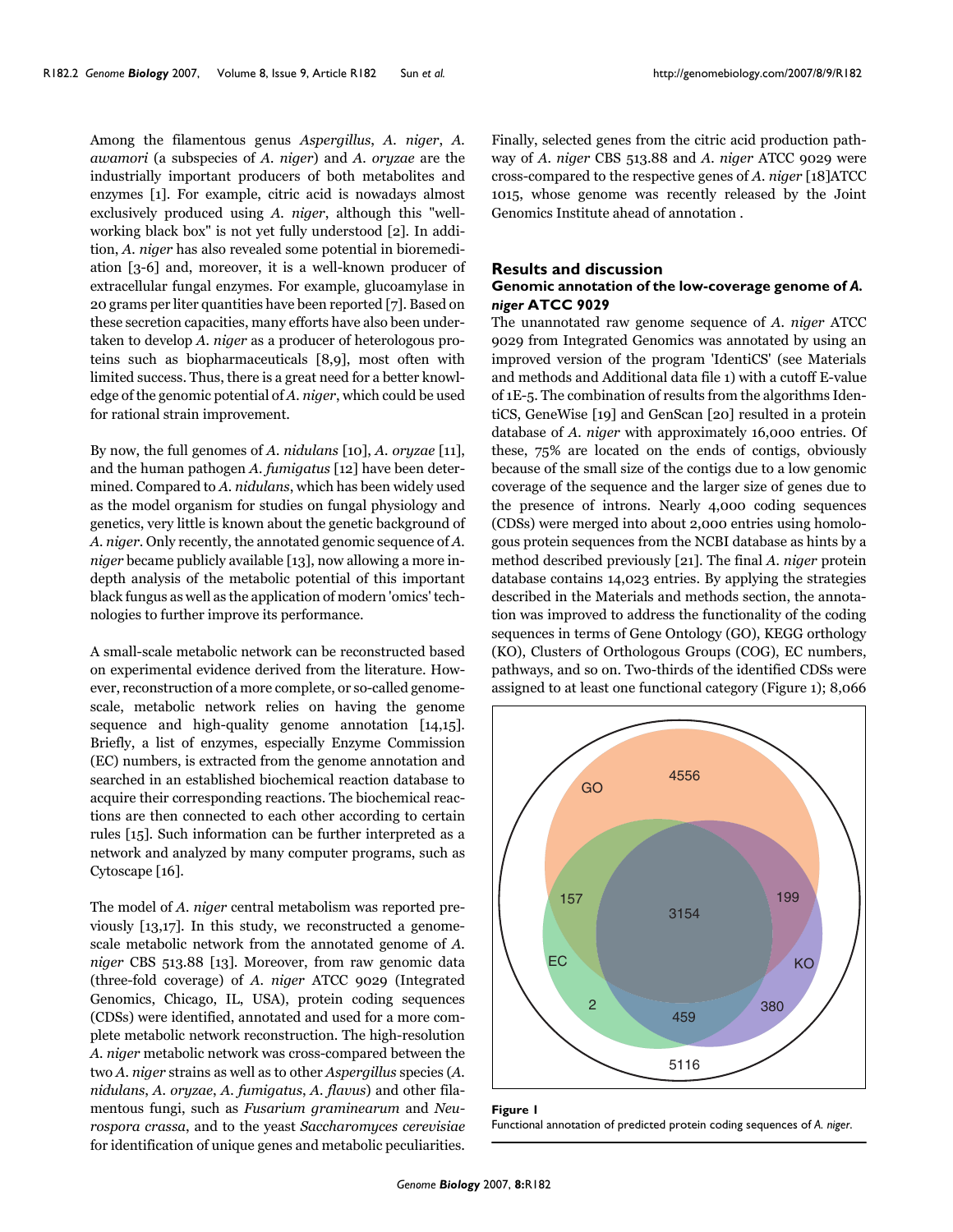CDSs were assigned to the GO category, 4,192 to the KO/COG category and 3,772 to EC numbers.

### **Comparative genomics**

To understand the unique genetic makeup of *A. niger* that accounts for its high capacity in various industrial processes, the annotated CDSs of *A. niger* ATCC 9029 from this study and CBS 513.88 from the Dutch company DSM [13] were cross-compared with seven selected fungi for which genome data are available. Based on the 15,720 ortholog groups established by the program OrthoMCL [22] (see Additional data file 2 for a complete list of the orthologs in the compared organisms), we show the pairwise comparison of the proteomes in Table [1.](#page-3-0) If the ortholog of a gene from one organism is absent in another organism, we define that this gene is unique or specific to the first organism in comparison to the second one (see Materials and methods for details). There exist remarkable differences among the fungi compared, even in the genus *Aspergillus*. Up to 88% of the CDSs can be unique to a fungus in comparison to another fungal species. Nearly 50% of the CDSs of *A. niger* CBS 513.88 cannot be found in other *Aspergillus* species (refer to Materials and methods for the definition of uniqueness). The CDSs are well conserved in the two *A. niger* strains. Over 30% of the CDSs in each *A. niger* strain have homologs in another *A. niger* strain with an identity level higher than 99%. The strain ATCC 9029 and the strain CBS 513.88 have 639 and 575 unique CDSs (Additional data file 3), respectively, in comparison with each other. The unique genes account for around 4% of the total number of CDSs in the two *A. niger* strains. Similar results were also achieved with the preliminary gene prediction of *A. niger* ATCC 1015 from the Joint Genomics Institute (the data are not shown because of the data release policy of the Joint Genomics Institute).

The strain-specific genes in the two *A. niger* strains are listed in Additional data file 3. Among the genes unique to *A. niger*

CBS 513.88, some encode enzymes for primary metabolism (such as alcohol dehydrogenase (NADP+) (An10g00010), fructose-1,6-bisphosphate aldolase (An16g00110), NADH dehydrogenase (An06g00130)), some for secondary metabolism (such as cephalosporin acylase, An16g00140), and some for transcription factors/regulators. A large gene cluster spans over 90 genes (from An08g11200 to An08g12140), of which 52 are unique to *A. niger* CBS 513.88 and most have unknown functions. Seven transposable elements are located in or next to this cluster, giving hints to its potential evolutionary origin by horizontal gene transfer. Interestingly, 25 of the CDSs unique to *A. niger* ATCC 9029, including glucokinase (Anig00906), UDP-N-acetylmuramoylalanine-D-glutamate ligase (Anig04708), UDP-N-acetylglucosamine-Nacetylmuramyl-(Pentapeptide) pyrophosphoryl-undecaprenol N-acetylglucosamine transferase (Anig04709) and five proteins involved in transport, have strong similarity (70- 95% identical) to bacterial or bacteriophage proteins, indicating a possible bacterial origin of these proteins. The majority of the remaining genes unique to ATCC 9029 do not show any significant homology to the NCBI protein database.

In some cases the unique CDSs are just duplicates: their homologs can be found in both CBS 513.88 and ATCC 9029 (refer to Additional data file 3). For example, in addition to the unique gene An16g00110, CBS 513.88 has three further copies of genes coding for fructose-1,6-bisphosphate aldolase, An14g04410, An05g02040 and An02g07470, which are orthologous to the three copies of fructose-1,6-bisphosphate aldolase in ATCC 9029, Anig06338, Anig11911 and Anig08668, respectively.

In summary, the results from comparative genomics show that the *A. niger* strains are closely related to each other but exhibit large differences from the other fungal species compared. In the following paragraphs we address the impact of these differences on the metabolic peculiarities of *A. niger*.

<span id="page-3-0"></span>**Table 1**

|  |  |  | Unique protein coding sequences (CDSs) in selected fungi revealed by comparative genomic analysis |
|--|--|--|---------------------------------------------------------------------------------------------------|
|  |  |  |                                                                                                   |

|                      |              |                   | Unique CDSs in comparison to |       |       |       |       |       |        |        |        |            |
|----------------------|--------------|-------------------|------------------------------|-------|-------|-------|-------|-------|--------|--------|--------|------------|
| <b>Strain</b>        | Abbreviation | <b>Total CDSs</b> | ands                         | anig  | aor   | afm   | ani   | fgra  | dmgr   | dncr   | sce    | All others |
| A. niger CBS 513.88* | ands         | 14.165            |                              | 575   | 7.018 | 7.425 | 7,808 | 9,866 | 10,481 | 10.393 | 12.588 | 3,308      |
| A. niger ATCC 9029   | anig         | 13.937            | 639                          |       | 6.857 | 7.147 | 7,499 | 9,685 | 10.285 | 10.216 | 12.387 | 3,039      |
| A. oryzae            | aor          | 12.059            | 4,858                        | 5,013 |       | 5.320 | 5,714 | 7,644 | 8,306  | 8,335  | 10.511 | 3,392      |
| A. fumigatus         | afm          | 9.923             | 3,238                        | 3,273 | 3,293 |       | 3.691 | 5,770 | 6,259  | 6.185  | 8,370  | 2,030      |
| A. nidulans          | ani          | 9.541             | 3.242                        | 3.224 | 3.294 | 3,321 |       | 5.545 | 6,038  | 6,056  | 8.084  | 2,011      |
| F. graminearum       | fgra         | 11.640            | 7.381                        | 7,458 | 7.288 | 7,451 | 7,613 |       | 6.654  | 6.748  | 10.137 | 4,863      |
| M. grisea            | dmgr         | 11.109            | 7.525                        | 7.594 | 7,477 | 7.496 | 7,637 | 6.218 |        | 6.551  | 9.724  | 5,327      |
| N. crassa            | dncr         | 10.620            | 6.973                        | 7,058 | 7,036 | 6,952 | 7,183 | 5,802 | 6,070  |        | 9.140  | 5,027      |
| S. cerevisiae        | sce          | 5,863             | 4.100                        | 4,149 | 4,127 | 4,073 | 4,188 | 4,118 | 4.245  | 4,149  |        | 3,933      |

\*As an example, 575 out of 14,165 CDSs in the strain *A. niger* CBS 513.88 do not have orthologs in the strain *A. niger* ATCC 9029; therefore, they are unique to *A. niger* CBS 513.88 in comparison to *A. niger* ATCC 9029.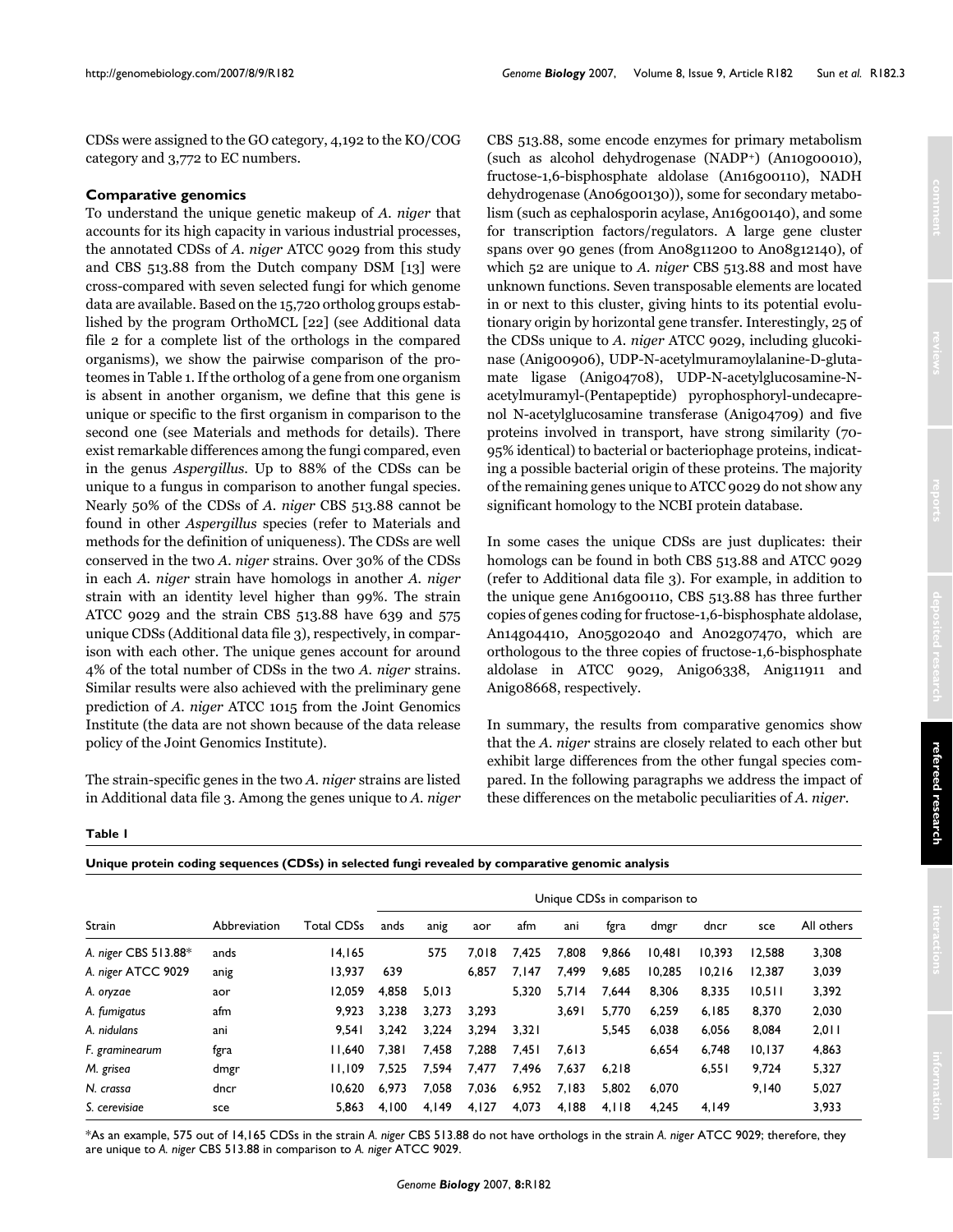### **Reconstruction and comparative analysis of the metabolic network**

#### *Metabolic network reconstruction*

For the reconstruction of the metabolic network, only CDSs having standardized EC numbers were considered. From the functional annotation discussed above, 999 unique EC numbers (935 of them are complete) were identified in 4,006 CDSs. Similar EC numbers were also identified from the genome of *A. niger* CBS 513.88. The metabolic network of *A. niger* was constructed using the EC numbers of these two strains. Both the knowledge-based [23] and the connectionmatrix-based methods [15] were applied, as stated in Materials and methods. Figure 2 shows the genome-wide metabolic network, in which nodes represent metabolites and links represent the reactions. A reaction map of the metabolic network, in which the nodes represent reactions and links the common metabolites of two successive reactions, is included in Additional data file 4. Their corresponding clickable versions in html format can be found in Additional data files 5 and 6.

The metabolic network established contains 2,443 biological reactions (31 of them are non-enzymatic reactions; refer to Additional data file 7 for a complete list of reactions and corresponding CDSs) and 2,349 metabolites, significantly higher than the number of reactions and metabolites known for this organism until now. Most of the reactions are connected to central metabolism, such as carbohydrate metabolism, amino

acid metabolism, lipid metabolism, energy metabolism, and so on (Table 2). Interestingly, a significant number of reactions and metabolites belong to secondary metabolism or xenobiotics biodegradation, indicating the high metabolic potential of *A. niger* for production of secondary metabolites or for bioremediation, which is consistent with the experimental findings in the literature [3-6,24]. Moreover, around 20% of all the identified reactions or metabolites are still not associated with any metabolic category. Many of them belong to isolated parts of the overall metabolic network (Figure 2). The missing links could be either due to our limited knowledge on the reference metabolic reactions and enzymes or because of insufficient or wrong genomic annotation. Identification of the missing links should be an important focus in further functional genomic studies to enable us to fully exploit the metabolic capacity of *A. niger*.

### *A comparative assessment of the central metabolic network*

The metabolic network reconstructed from the genomic data was compared to the network of central carbon metabolism of A. niger reconstructed by David et al. [17]. The network of David et al. was mainly based on literature data of A. niger and the genomic information of A. nidulans and other fungi. It contains 335 reactions, 284 metabolites and 129 EC numbers. In general, there is a good agreement between these two metabolic networks regarding central metabolism. Only 14 ECs in the metabolic network of David et al. could not be



#### Figure 2

The genome-scale metabolic network of *A. niger*. Nodes are metabolites while links are reactions. The color of the nodes represents different functional categories. The size of nodes is proportional to the number of reactions from or to that node (metabolite) in the genome-wide network. **(a)** The general layout of the metabolic network. **(b)** A zoom-in of the dashed box in (a). For a detailed and clickable version, see Additional data files 5 and 6.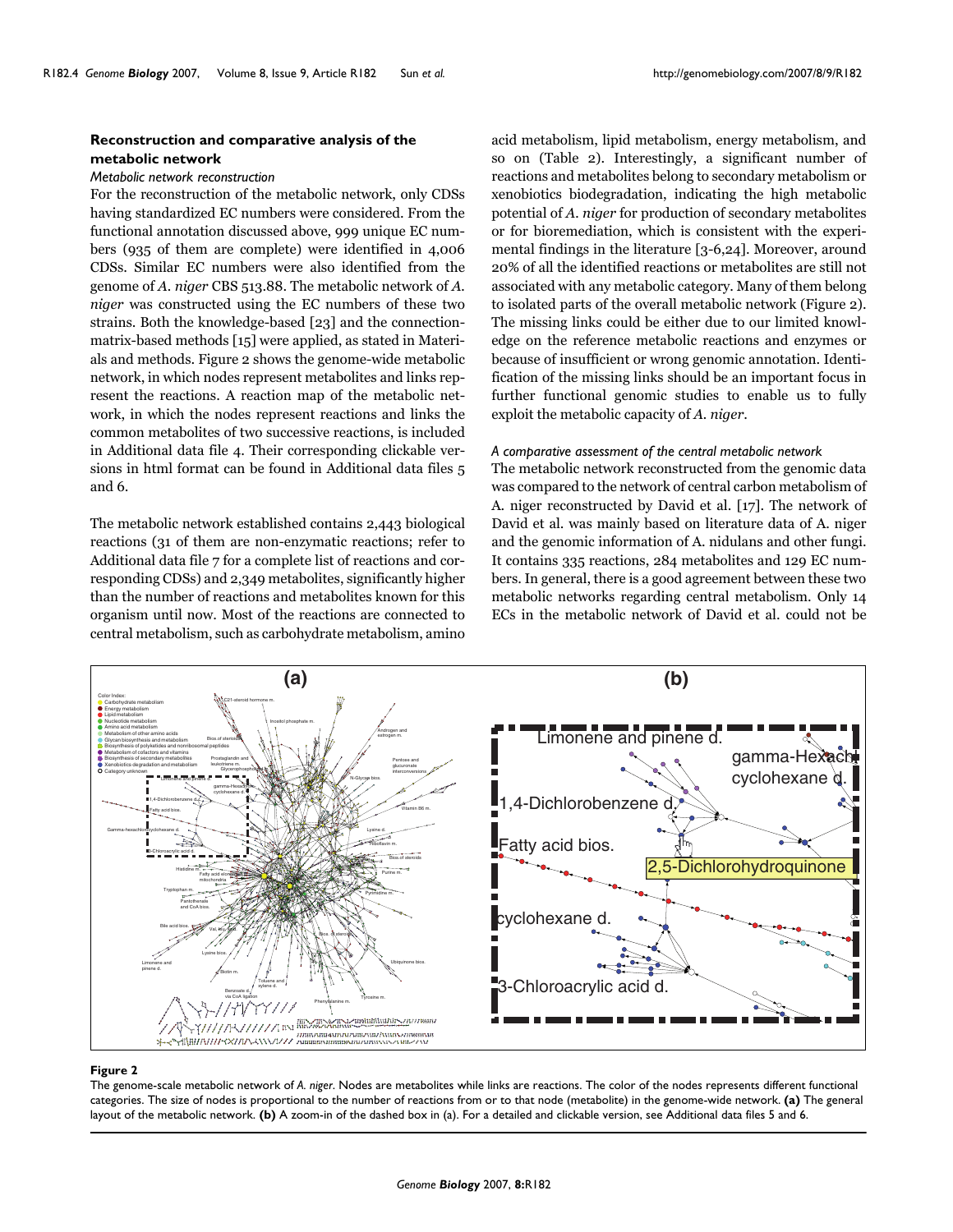### **Table 2**

### **Distribution of reactions and metabolites of the inferred genome-wide metabolic network in different functional categories**

| Functional category                                   | Reactions | <b>Metabolites</b> |
|-------------------------------------------------------|-----------|--------------------|
| Carbohydrate metabolism                               | 311       | 290                |
| Energy metabolism                                     | 106       | 90                 |
| Lipid metabolism                                      | 275       | 279                |
| Nucleotide metabolism                                 | 146       | 109                |
| Amino acid metabolism                                 | 412       | 421                |
| Metabolism of other amino acids                       | 78        | 122                |
| Glycan biosynthesis and metabolism                    | 80        | 71                 |
| Biosynthesis of polyketides and nonribosomal peptides | 8         | 28                 |
| Metabolism of cofactors and vitamins                  | 157       | 181                |
| Biosynthesis of secondary metabolites                 | 129       | 196                |
| Xenobiotics biodegradation and metabolism             | 218       | 298                |
| Category unknown                                      | 418       | 444                |

A reaction or a metabolite may be involved in different metabolic pathways and, therefore, could be counted more than once.

found in the genome-wide network reconstructed by us in this work, most of which belong to enzymes poorly characterized in the literature in terms of protein sequences. The reason for such minor discrepancies is discussed in detail in Additional data file 8.

### *Unique enzyme-coding genes and unique EC numbers*

Based on the established ortholog relationship and in comparison to seven other fungi, 42 enzyme-coding ortholog groups are unique to one of the two *A. niger* strains (Additional data file 9), while 1,100 enzyme-coding orthologs were found to be common in the two *A. niger* strains and unique to them (Additional data file 10). Most of these common and unique genes have EC numbers that are also found in other fungi (for example, refer to Figure 3, red links). Additional or different copies of genes can strengthen certain pathways or enhance the robustness of the regulation to adapt to different environments [25,26]. Surprisingly, merely nine ortholog groups have EC numbers that were not found in the other fungi compared (Table 3), including two enzymes involved in secondary metabolism and three (EC 1.13.11.3, EC 4.1.1.55 and EC 1.3.1.11) associated with degradation of aromatic compounds. This is consistent with the fact that *A. niger* can be used for bioremediation to degrade aromatic compounds [27].

It should be noted that in most cases, the unique enzyme-coding genes mentioned above do have paralogs in other fungi or even in *A. niger* itself (refer to Materials and methods for the definition of uniqueness). These paralogs were carefully verified not to be orthologs since they are orthologous to other CDSs of *A. niger*. Gene redundancy or duplication has also been reported in *A. niger* previously [13,28], and is commonly found in eukaryotes [26,29,30]. Due to slackened selective constraints, the duplicated genes have greater potential for mutation to undergo slight changes in function,

such as different substrate or ligand specificity, to achieve different temporal or spatial distribution, to be differently regulated, or even to gain completely new functions [26]. It is interesting to ask what are the biological functions of these unique but paralogous enzymes in *A. niger*. As can be seen in Table 3, only two enzymes of *A. niger* have no homolog in the other fungi, namely 4,5-dihydroxyphthalate decarboxylase (EC 4.1.1.55), involved in 2,4-dichlorobenzoate degradation, and S-adenosylmethionine tRNA ribosyltransferase (EC 5.4.99.-), involved in tRNA modification. The finding concerning S-adenosylmethionine tRNA ribosyltransferase is somewhat surprising, because this enzyme is exclusively present in eubacteria for *de novo* biosynthesis of queuosine, which is an essential nutrient for many eucaryotes [31,32] (see Additional data file 11 for a detailed analysis).

### **Citric acid production as a case study**

## *A versatile metabolic conversion center*

In view of the importance of citric acid production by *A. niger*, the metabolic reactions contributing to citric acid production are selected as an example to explore the capability of the constructed metabolic network. Although citric acid production has been studied extensively in the past, there are still many questions that need to be answered to fully understand the citric acid formation process [\[2](#page-12-0)]. The pathways related to citric acid production from glucose were extracted from the genome-wide metabolic network together with the metabolites directly connected to these pathways (Figure 3; refer to Additional data file 12 for details). The extensive connections of the 25 intermediates of glycolysis/tricarboxylic acid (TCA) cycle from/to the 146 metabolites of other pathways demonstrate the complexity and large interactions of the central metabolism. Eighteen substrates, such as starch, sucrose, dextrin, maltose, lactose, cellulose, α,α-trehalose, sorbitol, Dglucoside, N-glycan, and so on, require only a one-step reaction to enter this pathway via glucose. In comparison to other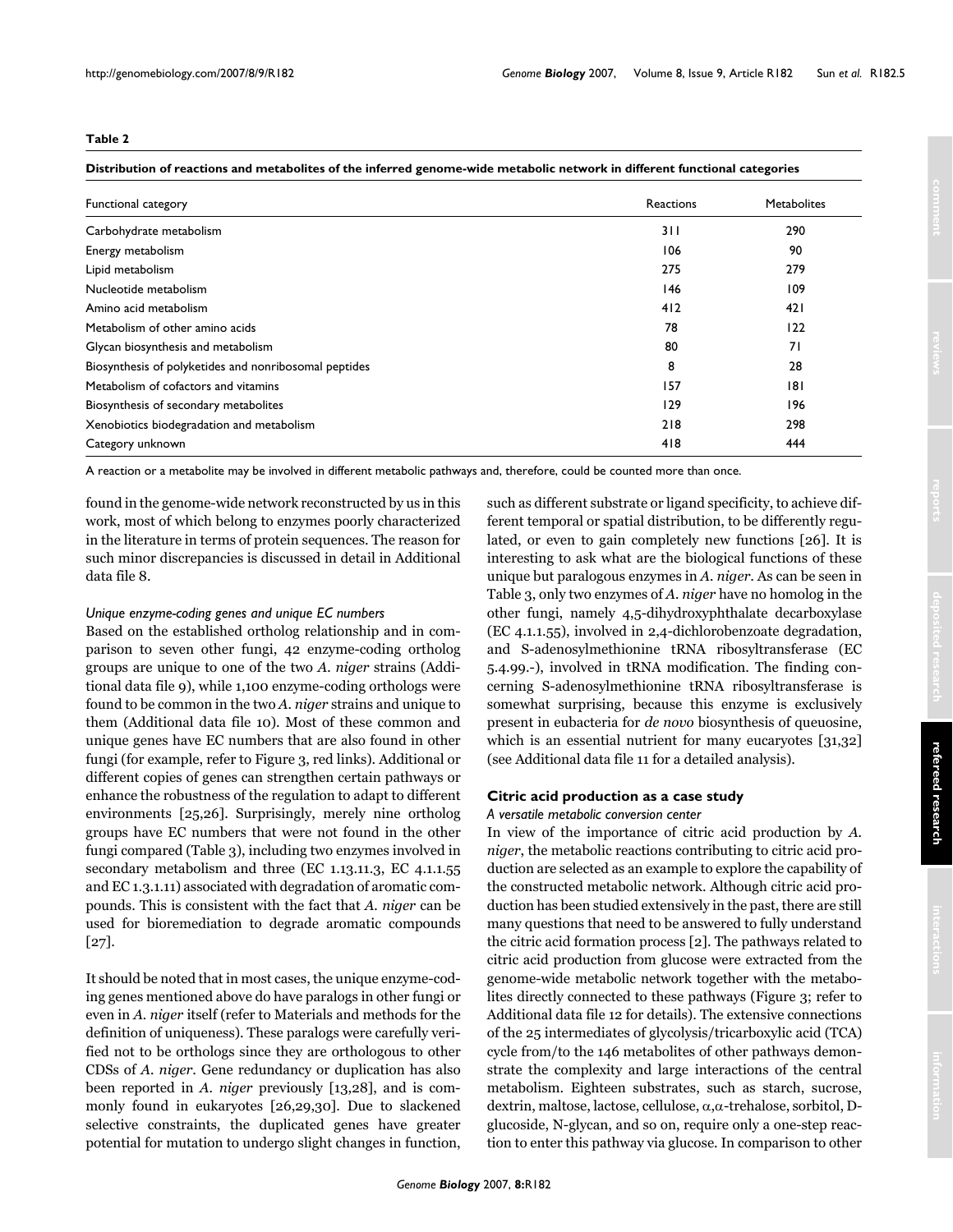#### **Table 3**

#### **Unique enzymes of** *A. niger* **in comparison to selected filamentous fungi**

| EC no.      | CBS 513.88   | <b>ATCC</b><br>9029    | KO no. | KO definition                                          | Closest<br>homolog in A.<br>niger CBS<br>513.88 | E-value     | Identity (%) | Closest<br>homolog in<br>other<br>Aspergilli | E-value | Identity (%) | Functional<br>category                                      |
|-------------|--------------|------------------------|--------|--------------------------------------------------------|-------------------------------------------------|-------------|--------------|----------------------------------------------|---------|--------------|-------------------------------------------------------------|
| 1.3.1.11    | An12g02790   | *                      |        | Coumarate<br>reductase                                 | An12g02420                                      | 5E-43       | 36           | Afu5g09450                                   | 3E-57   | 39           | Phenylalanine<br>degradation                                |
| 2.3.1.18    | An13g03730   | Anig05994              |        | Galactoside O-<br>acetyltransferase                    | An01g14790                                      | 9E-22       | 44           | MG02103                                      | $IE-27$ | 50           | Carbon<br>metabolism                                        |
| 3.6.3.41    | An05g02470   | Anig06282<br>Anig10968 | K02021 | ABC transport<br>system ATP-binding<br>protein         | An08g04860                                      | 0           | 33           | FG02316                                      | 0       | 30           | Transport                                                   |
| $5.4.99. -$ | An08g09210   | Anig02930              | K01865 | S-<br>adenosylmethionine<br>tRNA<br>ribosyltransferase |                                                 |             |              |                                              |         |              | tRNA<br>modification                                        |
| 4.2.1.94    | An08g09920   | Anig07347              |        | Scytalone<br>dehydratase                               |                                                 |             |              | FG06477                                      | 7E-17   | 32           | Biosynthesis of<br>melanin                                  |
| 4.2.3.19    | An I Ig06270 | Anig08665              | K04121 | Ent-kaurene synthase                                   | An18g02710                                      | $1.5E-67$   | 31           | <b>AN1594</b>                                | 3E-78   | 31           | Diterpenoid<br>biosynthesis                                 |
| 2.5.1.39    | An10g00130   | Anig10859              | K03179 | 4-Hydroxybenzoate<br>octaprenyltransferase             | An16g02750                                      | 7E-56       | 41           | FG10613                                      | 7E-20   | 31           | Ubiquinone<br>biosynthesis                                  |
| 1.13.11.3   | An02g11530   | Anig09276              | K00449 | Protocatechuate 3,4-<br>dioxygenase, beta<br>subunit   | An01g12310                                      | $2.7E - 71$ | 46           | AN9363                                       | 3E-73   | 46           | Benzoate and<br>$2.4 -$<br>dichlorobenzoa<br>te degradation |
| 4.1.1.55    | An15g07340   | Anig08580              | K04102 | $4.5 -$<br>Dihydroxyphthalate<br>decarboxylase         |                                                 |             |              |                                              |         |              | $2.4 -$<br>Dichlorobenzo<br>ate degradation                 |

\*: a genomic sequence nearly identical to An12g02790 was found in *A. ngier* ATCC 9029 but not annotated as a gene by the automatic genome annotation procedure described in Materials and methods.

filamentous fungi, *A. niger* has redundant unique genes for the conversion of seven of these substrates (reactions marked as red in Figure 3). Degradation products from many pathways, including xenobiotic and amino acid metabolism, enter this citrate biosynthesis sub-network via pyruvate or acetyl-CoA for further processing. Acetyl-CoA and pyruvate belong to the metabolites having the highest connectivity (involved in 65 and 57 reactions, respectively) in the metabolic network of *A. niger*. They are directly used for biosynthesis of amino acids, lipids, vitamins, and so on. 2-Oxoglutarate and dihydroxyacetone phosphate from this sub-network are two other metabolites involved in many pathways for biosynthesis (lipids and amino acids, respectively). Anaplerotic pathways of the TCA cycle were identified from the metabolic map, including reactions from the glyoxylate cycle, from phosphoenolpyruvate to oxaloacetate, or from pyruvate to oxaloacetate or malate. The versatile conversion center TCA cycle can potentially offer a sufficient amount of oxaloacetate for the formation of oxalic acid, often an unwanted acidic by-product in *A. niger* cultivations.

*Additional copies of genes encoding alternative mitochondrial oxidoreductase and citrate synthase in the citric acid production strain*

Thirty percent of all the reactions (marked red in Figure 3) can be potentially catalyzed by enzymes encoded by additional or different CDSs that are unique to the *A. niger* strains in comparison to other filamentous fungi. Two examples are given here. The first one is the cyanide-insensitive and salicylhydroxamic acid-sensitive mitochondrial alternative oxidoreductase (AOX, EC 1.9.3.-,), which may have a critical role in the citric acid production process due to the necessity to rapidly recycle NADH independent of the electron transport chain and ATP synthesis [\[2](#page-12-0),33-35]. Inhibition of AOX by adding salicylhydroxamic acid into the media greatly reduces citric acid production [34,35]. Previously, only a copy of AOX (gi|6226552|AOX\_ASPNG from SwissProt, 99% identical to An11g04810) was experimentally identified in *A. niger* by using cDNA cloning and genomic Southern blot hybridization [33,34]. Interestingly, we have now identified an additional mitochondrial AOX, 67% identical to the first one, from the genomes of the three *A. niger* strains (Table 4, ortholog index

Figure 3 (see following page)

Glycolysis and TCA cycle of *A. niger*: a view from the genome-scale network. Nodes represent metabolites while directional links represent metabolic reactions. The color of the nodes represents different functional categories. The size of nodes is proportional to the number of reactions from or to that node (metabolite) in the genome-wide network. The red colored links indicate that *A. niger* has additional copies of genes for these reactions (see Additional data file 12 for details).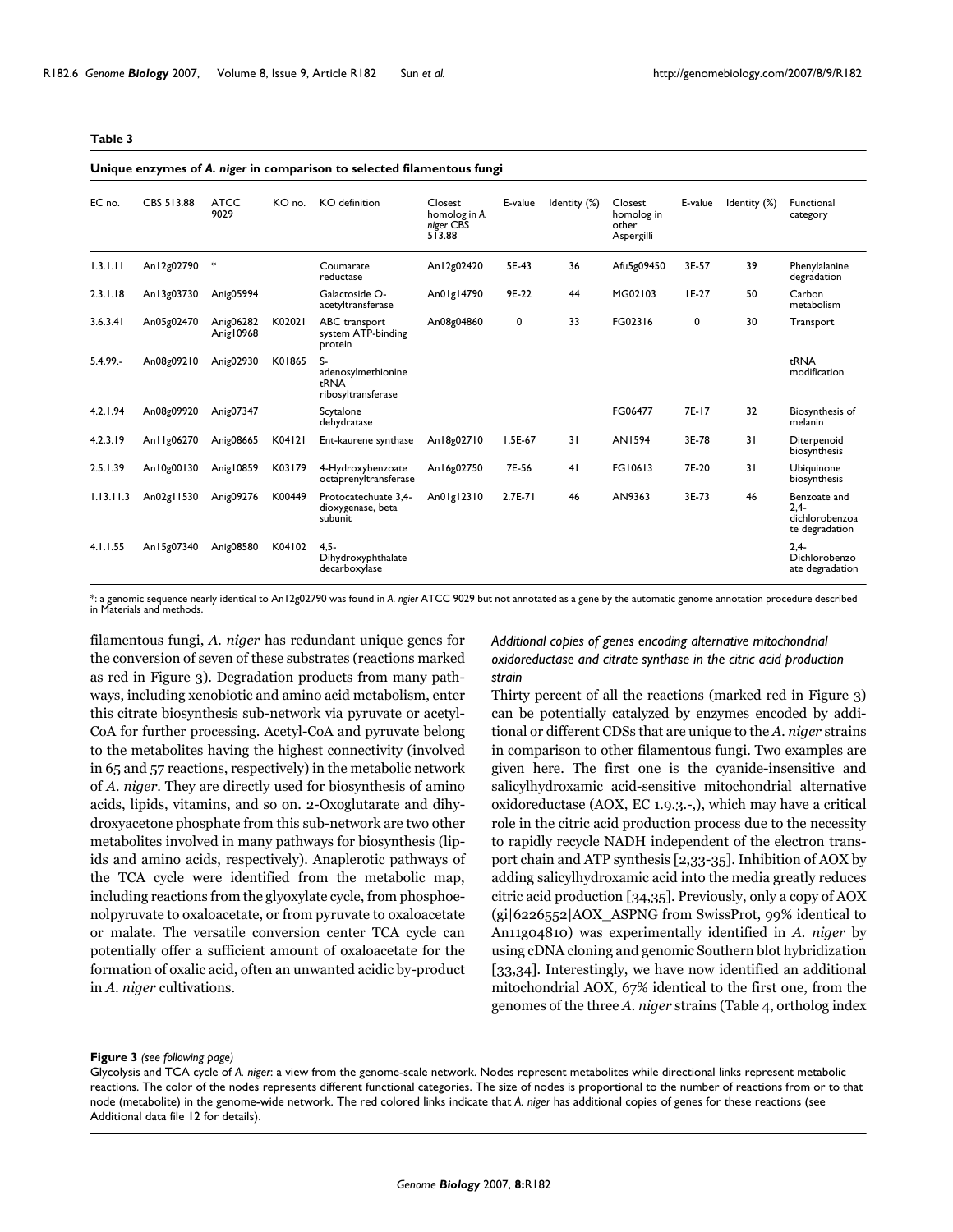

**Figure 3** *(see legend on previous page)*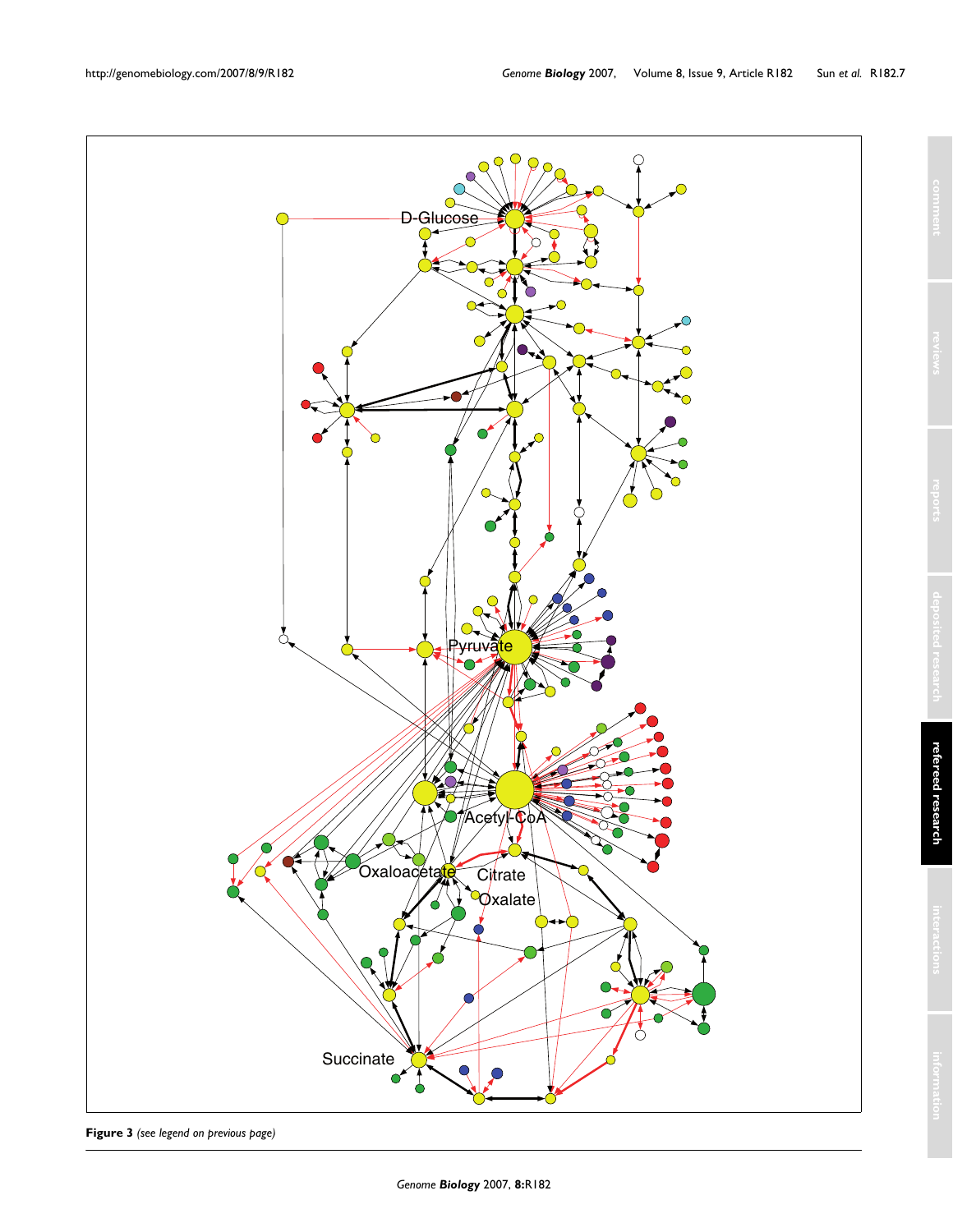number 10903), which is unique to *A. niger* in terms of orthology. Phylogenetic analysis of AOX homologs revealed that these two copies fall into two neighbored clades (clades 1 and 2 in Figure 4) belonging to Pezizomycotina. Clade 1 includes the known copy of AOX in *A. niger* and the AOX from *Penicillium chrysogenum*, *Ajellomyces capsulatus*, *Coccidioides immitis*, *Neosartorya fischeri* and all sequenced Aspergilli, while clade 2 includes the second copy of AOX found in *A. niger*, *A. oryzae* and *A. terreus*. Multiple copies of AOX were also found in some fungi, such as *Neurospora crassa*, *Chaetomium globosum*, *Candida maltosa*, *Candida albicans*, and *Yarrowia lipolytica* (Figure 4), and in many plants [36]. The different copies of AOX in plants are expressed in different environmental or developmental conditions [36]. In *A. niger*, the AOX (gi|6226552|AOX\_ASPNG) identified previously seems to be constitutively expressed regardless of the glucose concentration at 10-120 g/l in the cultivation media [37]. The participation of the newly identified AOX as an important enzyme in the citric acid formation process would need further experimental verification.

The second example is the citrate synthase (Table 4) catalyzing the biosynthesis of citric acid from acetyl-CoA and oxaloacetate. Table 4 shows the relevant orthologs across the selected fungi. The *A. niger* strains share five isoenzymes of citrate synthase, including methylcitrate synthase, which also shows citrate synthase activity [38], whereas *A. oryzae* has only four, and *A. fumigatus* and *A. nidulans* have only three copies. The genetic multiplicity of citrate synthase was also reported in *A. niger* [13]. Here, we identified that the ortholog group 12065 is unique to all three *A. niger* strains. Interestingly, *A. niger* ATCC 1015, the strain used in the first patented citric acid process, has an additional unique citrate synthase gene, jgi|Aspni1|46236 (Table 4). Its ortholog was not found in *A. niger* CBS 513.88 or *A. niger* ATCC 9029. The sequence

**Table 4**

of this protein is identical to gb|EAV74068.1, citrate synthase I of *Delftia acidovorans* SPH-1 (β-proteobacteria). This partial gene is found on a small contig, scaffold\_1409, whose nucleotide sequence is also identical to the genomic sequence of *Delftia acidovorans* SPH-1. The presence of this additional and bacteria-originated citrate synthase in *A. niger* ATCC 1015 needs to be carefully verified by genome sequencing or PCR to rule out the possibility of sequence contamination. Furthermore, a detailed phylogenetic analysis of 1,134 homolog sequences (homologous to any of the six groups of citrate synthase in *A. niger* at E-value 1E-20) from the NCBI nr protein database showed that the sequences of the first two ortholog groups (361 and 2397) in Table 4 are clearly clustered with the sequences mainly from eukaryotes while those of the last four ortholog groups are clustered with prokaryotic sequences (Additional data file 13), suggesting different origins of citrate synthase in *A. niger*. Since the members of the *A. niger* unique ortholog group 12065 is tightly clustered with the other two ortholog groups, these genes probably originated after speciation by gene duplication events. As revealed by the analysis above, gene duplication or redundancy seems to be a general strategy evolved in this black mould. These newly found extra copies of genes in *A. niger* strains, most remarkably the second AOX and the additional citrate synthases, may contribute to the high citrate production efficiency of *A. niger*.

### **Conclusion**

14,000 protein coding sequences were predicted from the raw low-coverage genome sequence of *A. niger* ATCC 9029 and approximately 60% of them were assigned to at least one functional category (GO, KO, COG, EC and pathways). This enabled a comparative genomic analysis of two different *A. niger* strains. It is found that the genomic content of *A. niger* ATCC 9029 is very similar to that of *A. niger* CBS 513.88;

| Ortholog group | CBS 513.88    | <b>ATCC 9029</b> | <b>ATCC 1015*</b> | aor            | afm        | ani      | fgra      | dmgr      | dncr              |
|----------------|---------------|------------------|-------------------|----------------|------------|----------|-----------|-----------|-------------------|
| <b>AOX</b>     |               |                  |                   |                |            |          |           |           |                   |
| 3125           | An I Ig04810  | Anig08029.1      | 47967             | AO090003000310 | Afu2g05060 | AN2099.2 | FG01342.1 |           | <b>NCU07953.2</b> |
| 10903          | An I I g08460 | Anig03716.1      | 39327             | AO090011000022 |            |          |           |           |                   |
| <b>CS</b>      |               |                  |                   |                |            |          |           |           |                   |
| 361            | An09g06680    | Anig07591.1      | 202801            | AO090102000627 | Afu5g04230 | AN8275.2 | FG01422.1 | MG07202.4 | NCU01692.2        |
| 2397           | An15g01920    | Anig05911.1      | 48684             | AO090009000568 | Afu6g03590 | AN6650.2 | FG00175.1 | MG02617.4 | <b>NCU02482.2</b> |
| 6051           | An09g03570    | Anig   2406.1    | 126525            | AO090012000318 | Afu2g15310 | AN7593.2 |           |           |                   |
| 7402           | An08g10920    | Anig08443.1      | 176409            | AO090010000170 |            |          | FG02352.1 |           |                   |
| 12065          | An01g09940    | Anig10631.1      | 35756             |                |            |          |           |           |                   |
|                |               |                  | 46236             |                |            |          |           |           |                   |

\*The complete identifier for the genes of *A. niger* ATCC 1015 is 'jgi|Aspni1|' plus the number in this column. aor, *A. oryzae*; afm, *A. fumigatus*; ani, *A. nidulans*; fgra, *F. graminearum*; dmgr, *M. grisea*; dncr, *N. crassa*.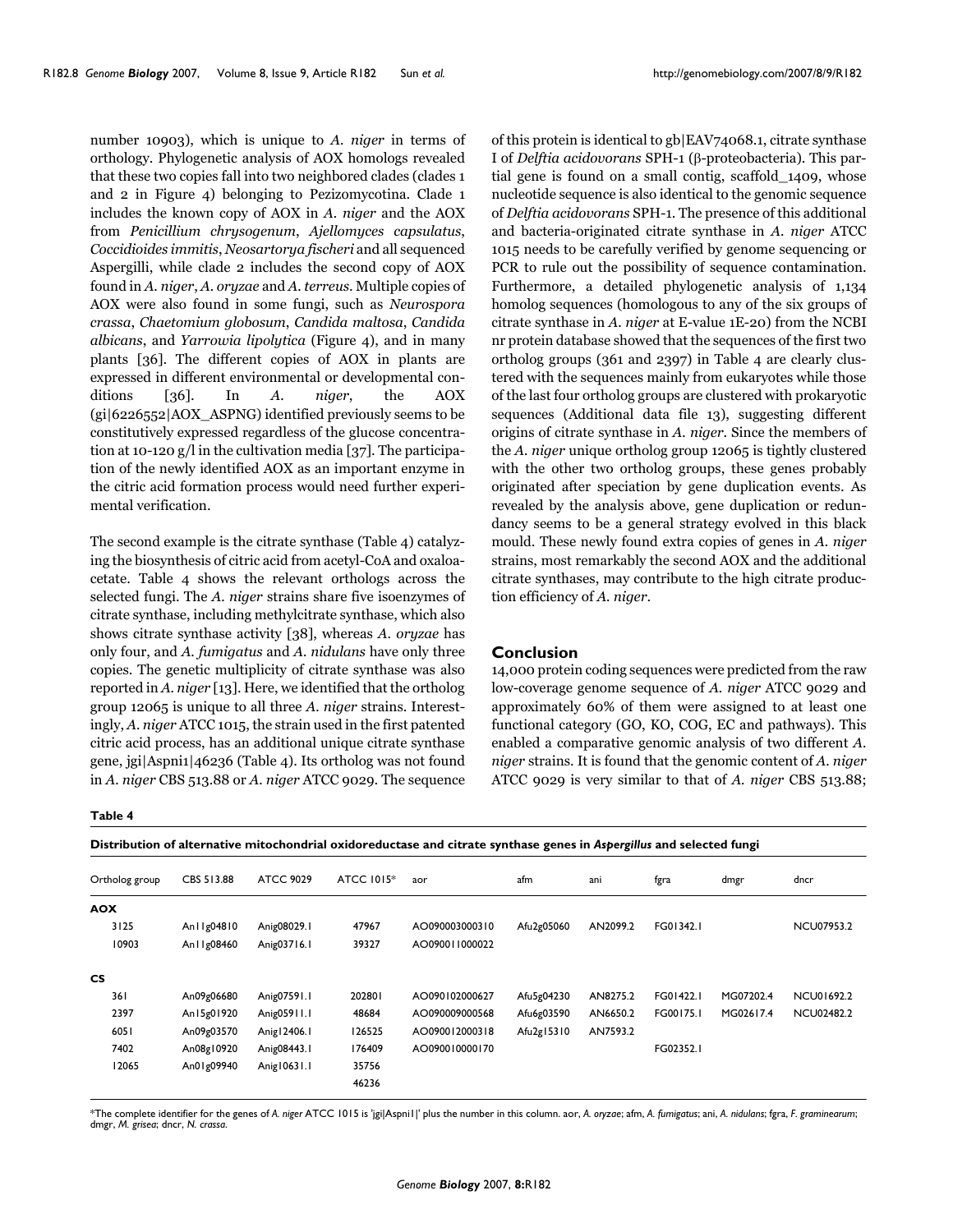merely around 600 genes are exclusively found in each strain. A further comparative genomic analysis among six Aspergilli and other selected eucaryotes revealed more than 4,000 CDSs unique to *A. niger*. Based on the functional annotation of the two *A. niger* strains, we reconstructed the metabolic network of *A. niger* and systematically compared it with those of seven other fungi. Comparative metabolic genomics revealed the high metabolic peculiarity of *A. niger* by more than 1,100 unique enzyme-encoding genes. Many of these unique genes are additional copies (paralogs) of those genes that are common (orthologs) in the compared fungi, indicating that genetic multiplicity might be a key strategy of *A. niger* to keep its versatile metabolic capacities and its robustness to adapt to different environmental conditions. Only nine genes were identified to encode enzymes with EC numbers exclusively found in *A. niger*, mostly involved in the biosynthesis of complex secondary metabolites and degradation of aromatic compounds. Moreover, we identified additional copies of genes, such as the ones encoding alternative mitochondrial oxidoreductase and citrate synthases, which could have an impact on the overproduction of citric acid by this black mould.

### **Materials and methods Genome sequence of** *A. niger*

The genome (approximately 32 Mb, haploid 8 chromosomes) sequence of *A. niger* ATCC 9029 was obtained from Integrated Genomics Inc (Chicago, IL, USA), which has a genome coverage of about three-fold and was generated by using a whole-genome shotgun strategy without finishing. The assembled genomic sequence contains 9,510 contigs corresponding to 33.7 Mb. The average length of the contigs is 3.5 kb. The largest contig is 34.9 kb. The genome of *A. niger* CBS 513.88 and its annotation were kindly provided by the company DSM ahead of publication [13]. The genome of *A. niger* ATCC 1015 and its gene prediction were downloaded from the Joint Genome Institute under its data release agreement [18]. Genome sequences of other fungal strains were downloaded from KEGG and NCBI.

#### **Prediction and annotation of protein-coding sequences**

To predict the CDSs and to reconstruct the metabolic network of organisms with unannotated, low coverage genome sequences, we recently developed a new algorithm called 'IdentiCS' [23]. This homology-based algorithm was demonstrated to be able to cope with sequences of low genome coverage and, thus, potentially high error rates. It was successfully used to predict CDSs and to infer the metabolic networks of several bacteria, including *Klebsiella pneumoniae* and *Salmonella typhimurium* [23], *Escherichia coli* 1917 [39] and *Bacillus megaterium* [21]. In this study, this algorithm was extended for the prediction and annotation of eukaryotic CDSs by considering the intron and extron structure of genes (see Additional data file 1).

## **Complementation of 'IdentiCS' by GenScan and**

**GeneWise for the prediction of protein-encoding genes** GeneWise, another useful software applying a homologybased approach to predict gene structure [19], was used to refine and confirm the prediction of 'IdentiCS' as described above. Like all other homology-based methods, 'IdentiCS' is unable to predict new genes for which no homologue is present in the available protein database. Thus, a homologyindependent program called GenScan was used. GenScan is a general-purpose gene identification program that determines the most likely 'parse' (gene structure) by using a probabilistic model of the gene structural and compositional properties of the genomic DNA for the given organism [20].

### **Refinement of the annotation**

We combined several strategies to refine the annotation. First, all CDSs predicted were submitted to the KEGG Automatic Annotation Server [40] which applies a best-best algorithm to associate the submitted sequence to known KO number, COG, EC number, GO number and biochemical reactions. Second, we used HT-GO-FAT (High Throughput Gene Ontology Functional Annotation Toolkit) [41], another useful software toolkit that utilizes a custom-curated BLAST database to annotate sequences to GO, EC number, KEGG pathways and so on. EC numbers can be deduced from the associated GO numbers by this program. Third, text mining was used to assign EC number when an obvious enzyme could not be associated to an EC number or a complete EC number through the above-mentioned methods. For this purpose, the name of the enzyme was queried in the KEGG Ligand database [42,43] for synonyms or searched via a general search engine such as Google [44]. The hits were manually evaluated.

#### **Comparative genomics**

Proteins predicted from the unfinished genomic sequences of *A. niger* ATCC 9029 and the proteins from *A. niger* CBS 513.88 were cross-compared with the proteins of seven selected fungal species and another 26 representative eukaryotic organisms to identify their orthologous relationships. The seven selected fungi included *A. oryzae* (used in Asian food fermentation), *A. fumigatus* (a human pathogen), *A. nidulans* (a model organism for genetic studies), *F. graminearum* (a plant pathogen but also used in food production), *Magnaporthe grisea* (a plant pathogen), *N. crassa* (a model organism) and *S. cerevisiae* (used in baking and brewing but also a model organism). The protein ortholog relationship among *A. niger* and the selected fungi was detected by the program OrthoMCL [22] with relatively strict parameters, such as *p* value cutoff 1E-20, identity cutoff 40%, percentageof-match cutoff 50% and inflation factor 5. OrthoMCL detects the many-to-many ortholog groups including recent paralogs based on all-against-all sequence alignment. This algorithm is suitable to work with more genomes. Blast [45] and PatternHunter [46] were used for sequence alignment.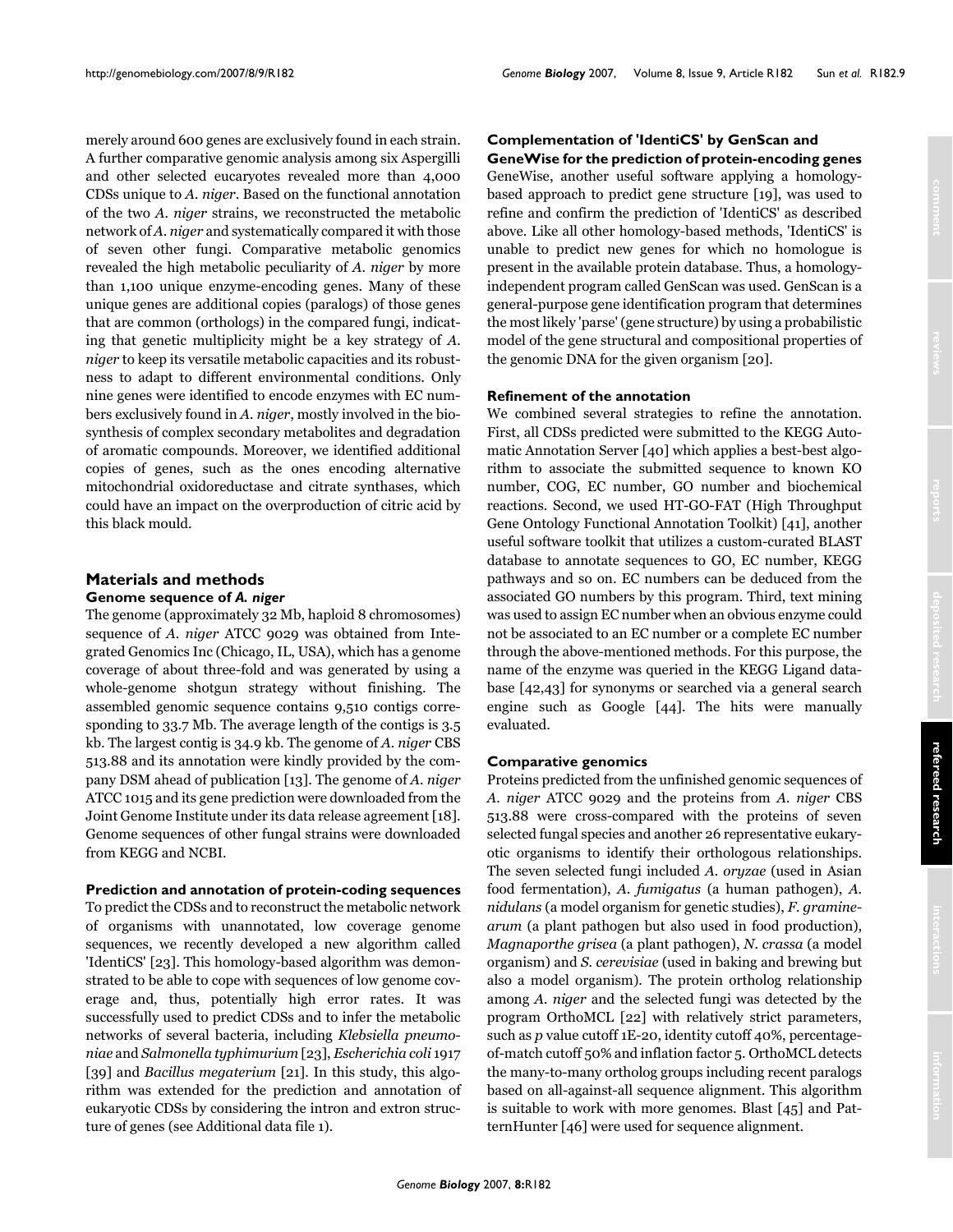

**Figure 4** *(see legend on next page)*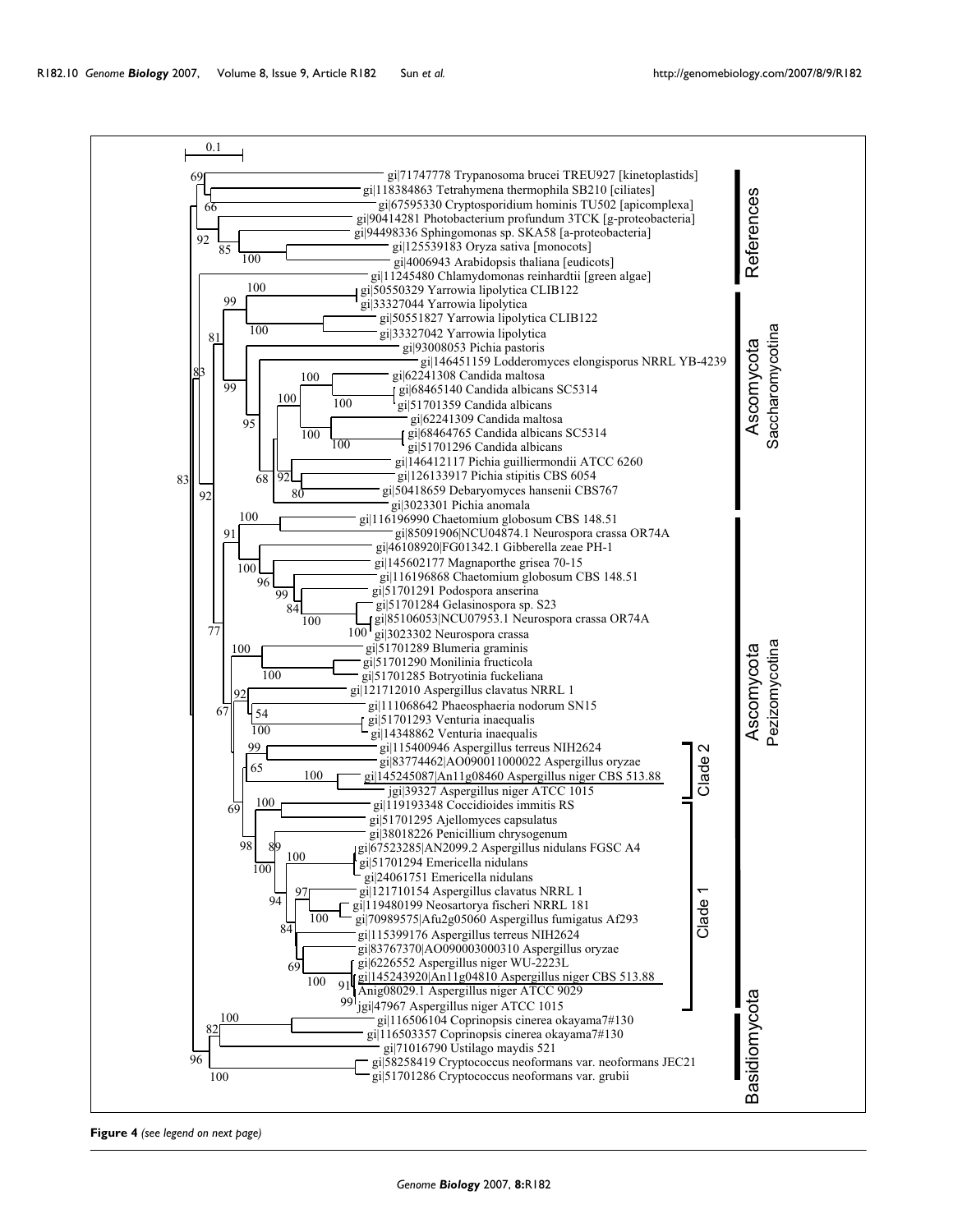### **Figure 4** (see previous page)

Phylogenetic analysis of fungal alternative oxidases (AOX). An11g08460 and An11g04810 were used as a query to search in the NCBI nr database for retrieving homologs (cutoff E-value 1E-10, partial sequences ignored). Fungal AOX homologs and the reference non-fungal AOX sequences were aligned to build a phylogenetic tree with 1,000 bootstraps (bootstrap value shown in percentages), using the software ClustalW [52].

Comparative genomics revealed a huge number of speciesspecific genes, even when two closely related sub-species were compared to each other. We found 3,976 CDSs unique to *A. niger* ATCC 9029 compared to *A. niger* CBS 513.88, and 4,306 unique to *A. niger* CBS 513.88 compared *vice versa*. We argue that this number is too high to be true because the sequence alignment of the two subspecies usually showed very high identity (close to 100%), indicating that the speciation is really a recent evolutionary event and a huge difference in genomic content is thus impossible. Failure of gene prediction in the genome annotation process can cause failure in ortholog detection. To avoid this problem, the protein sequence of each *A. niger* strain was compared against the genomic sequences of the other *A. niger* strain by applying strict criteria (aligned region >80% and identity >80% or  $log10(e^2) < 0.8^*log10(e^2)$ , where e2 is the E-value of the query protein against the genome while e1 is the E-value of the query protein against itself) in addition to the criteria mentioned above. This procedure ensures the detection of near-identical genes (ortholog or inparalog [22]) even in cases where they were not predicted as genes in one of the compared strains by the initial genome annotation process. The results were surprising: many nearly identical genomic regions were predicted as genes in *A. niger* ATCC 9029 but not in *A. niger* CBS 513.88, or *vice versa*, strongly demonstrating the necessity for improvement of current gene finding strategies, for instance, by integrating results from comparative genomics study. By this procedure, the number of genes truly specific to one of the *A. niger* strains is greatly reduced (see Table [1](#page-3-0) for the results). This procedure was not applied for the cross-comparison of *A. niger* with the other fungi due to lack of an operational criterion.

### **Uniqueness of genes or CDSs**

In this work, if not specified, the uniqueness of a gene or CDS from organism A is defined according to the orthologous relationship table established above. If the ortholog of a gene from organism A is absent in organism B, we define that this gene is unique or specific to organism A in comparison to organism B. This does not imply there is no homolog (namely paralog) of the gene from organism A in organism B. In some cases, this gene is just an additional copy of another gene whose orthologs are found in both organisms. This also does not imply that this gene is found only in organism A. For example, the ortholog of this gene may be found in organism C from the relationship table or another strain or species that is not compared in this work.

### **Metabolic network reconstruction**

Two methods were used to reconstruct and visualize the metabolic network based on the annotation of CDSs. One method was based on mapping the annotation information to knowledge bases such as the KEGG pathways through 'IdentiCS' [23]. The metabolic pathways and network reconstructed this way are intuitive with respect to our knowledge on biochemical pathways. They can be used for a straightforward comparison with the network of other sequenced organisms [23]. The metabolic network was also constructed based on the connection matrix of reactions according to Ma and Zeng [15]. Thirty-one non-enzymatic reactions were also considered in the latter approach. The connection matrix of reactions published by Ma and Zeng [15] was substantially improved in this work by: updating the enzyme reaction database to the newer version of KEGG Ligand (Status Nov. 2005) [42]; integrating the information of reversibility from KEGG pathway maps (Status Nov. 2005) [47] and confirming it with the BRENDA enzymatic database [48]; and considering the complete set of reactions available in the Ligand database. In the end, the new version contains 6,442 reactions instead of the 3,805 in the former version. In addition, half of the reactions from the former version were updated in term of reversibility and connection pairs (Additional data file 14; also, check the authors' website [49] for an updated version). The software Cytoscape [16,50] and yEd (a Java Graph Editor from the company yWorks) [51] were used as layout tools for the genome-wide network. The phylogenetic tree was built by using the software ClustalW (version 1.83 for Windows) [52].

### **Abbreviations**

AOX, alternative oxidoreductase; CDS, coding sequence; COG, Clusters of Orthologous Groups; EC number, Enzyme Commission number; GO, Gene Ontology; KO, KEGG orthology; TCA cycle, tricarboxylic acid cycle.

## **Authors' contributions**

JS carried out genomic annotation, comparative genomics analysis, metabolic network reconstruction and analysis, and drafted and finalized the manuscript. XL participated in the analysis of unique enzymes. UR and AZ initiated and supervised this study. All authors have contributed to writing the manuscript and approved it.

## **Additional data files**

The following additional data are available with the online version of this paper. Additional data file 1 describes the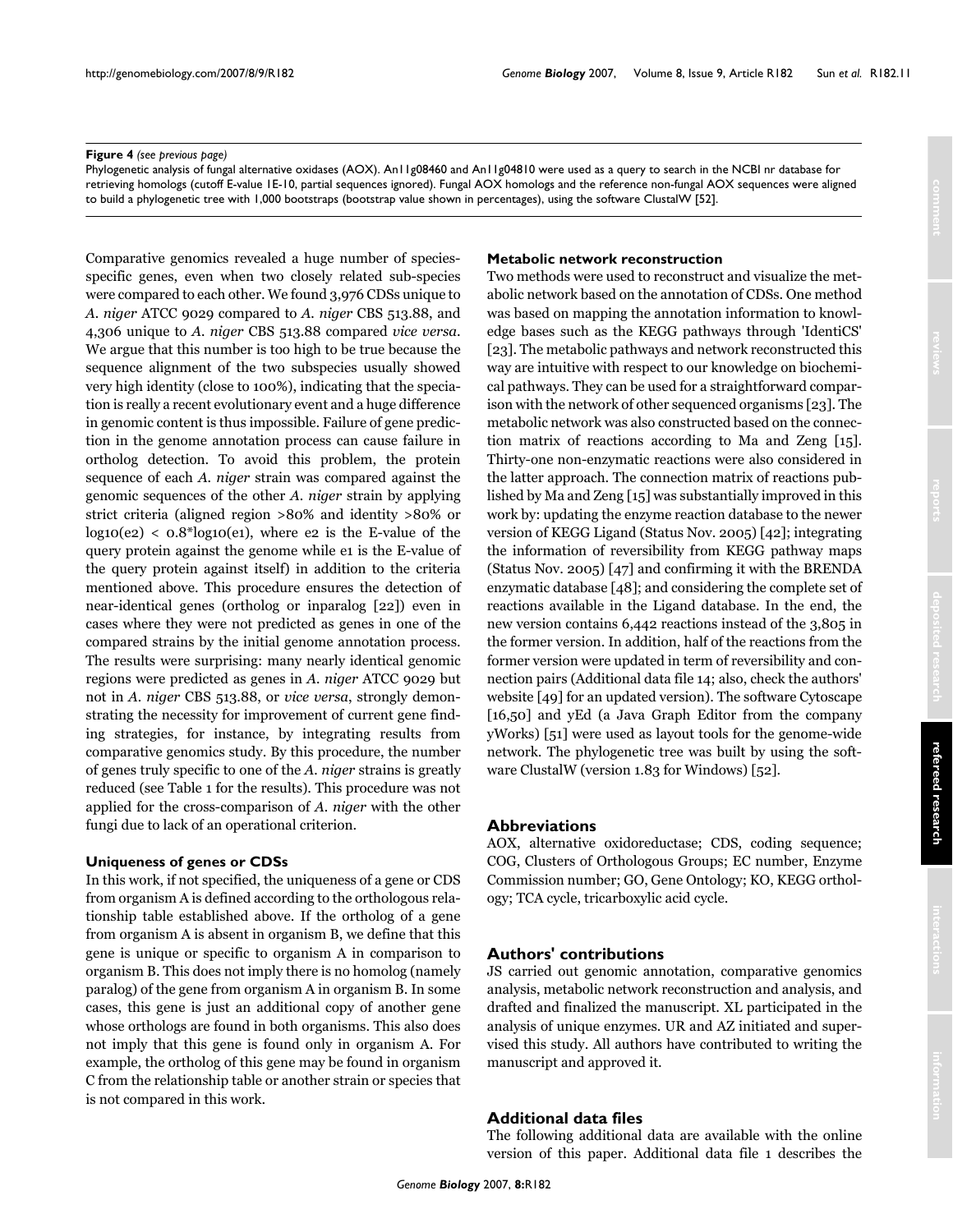methods for prediction and annotation of protein-coding sequences. Additional data file 2 is a table listing the orthologous groups of genes from selected fungi and their functions. Additional data file 3 is a table listing the strain-specific CDSs identified by cross-comparing the two *A. niger* strains. Additional data file 4 shows the genome-wide metabolic network of *A. niger* as a reaction graph where nodes are reactions and links are common reactants (substrate or product) of two successive reactions. The color of the nodes represents different functional categories. Additional data file 5 is a clickable version of Figure 2 where nodes (metabolites) are linked to the KEGG Ligand database for detailed information. Additional data file 6 is a clickable version of Additional data file 4 where nodes (reactions) are linked to the KEGG Ligand database for detailed information. Additional data file 7 is a table listing all the reactions used for reconstruction of the *A. niger* metabolic network. The corresponding EC numbers and genes are also shown. Additional data file 8 shows the results of a comparative assessment of the central metabolic network. Additional data file 9 is a table listing the enzyme-encoding genes unique to one of the two *A. niger* strains in comparison with the other selected fungi. Additional data file 10 is a table listing the enzyme-encoding genes common in both *A. niger* strains and unique to them in comparison with the other selected fungi. Additional data file 11 is a phylogenetic analysis of the S-adenosylmethionine tRNA ribosyltransferase. Additional data file 12 is a detailed version of Figure 3, showing a network view from glucose to citrate, including the names of all metabolites. Additional data file 13 is a phylogenetic analysis of citric acid synthases (CS), where 1,123 sequences from the NCBI nr protein database homologous to any of the six CSs of *A. niger* (cutoff E-value 1E-20, partial sequence ignored) were aligned together with the CSs from *A. niger* ATCC 9029 and ATCC 1015 to build the phylogenetic tree with 1,000 time bootstraps, using the software ClustalW. Part A is an overview while part B is the full phylogenetic tree with GI number, strain name, taxonomy, and bootstrap values. Additional data file 14 is the reaction database used for reconstruction of the metabolic network. Additional data file 15 is the protein database of *A. niger* ATCC 9029.

### **Acknowledgements**

This study was carried out as a collaborative effort in the Sonderforschungsbereich 578 (Projects B4 and B6), supported by the German Research Foundation (DFG). The team for the KEGG Automatic Annotation Server receives our thanks for assigning the CDSs to functional categories (GO, KO and EC). We greatly acknowledge DSM for the access to *A. niger* CBS 513.88 database ahead of publication. The sequence data of *A. niger* ATCC 9029 were obtained from Integrated Genomics, Inc. The sequence data of *A. niger* ATCC 1015 were generated by the US Department of Energy Joint Genome Institute.

### **References**

- 1. Bodie EA, Bower B, Berka RM, Dunn-Coleman NS: **Economically important organic acid and enzyme products.** In *Aspergillus: 50 Years On* Edited by: Martinelli SD, Kinghorn JR. Amsterdam, Lausanne, NewYork, Oxford, Shannon, Tokyo: Elsevier; 1994:561-602.
- <span id="page-12-0"></span>2. Karaffa L, Kubicek CP: *Aspergillus niger* **[citric acid accumulation:](http://www.ncbi.nlm.nih.gov/entrez/query.fcgi?cmd=Retrieve&db=PubMed&dopt=Abstract&list_uids=12698275)**

**[do we understand this well working black box?](http://www.ncbi.nlm.nih.gov/entrez/query.fcgi?cmd=Retrieve&db=PubMed&dopt=Abstract&list_uids=12698275)** *Appl Microbiol Biotechnol* 2003, **61:**189-196.

- 3. Bejaoui H, Mathieu F, Taillandier P, Lebrihi A: **Biodegradation of ochratoxin A by** *Aspergillus* **[section Nigri species isolated](http://www.ncbi.nlm.nih.gov/entrez/query.fcgi?cmd=Retrieve&db=PubMed&dopt=Abstract&list_uids=16448496) [from French grapes: a potential means of ochratoxin A](http://www.ncbi.nlm.nih.gov/entrez/query.fcgi?cmd=Retrieve&db=PubMed&dopt=Abstract&list_uids=16448496) [decontamination in grape juices and musts.](http://www.ncbi.nlm.nih.gov/entrez/query.fcgi?cmd=Retrieve&db=PubMed&dopt=Abstract&list_uids=16448496)** *FEMS Microbiol Lett* 2006, **255:**203-208.
- 4. Kanaly RA, Kim IS, Hur HG: **Biotransformation of 3-methyl-4 nitrophenol, a main product of the insecticide fenitrothion, by** *Aspergillus niger***[.](http://www.ncbi.nlm.nih.gov/entrez/query.fcgi?cmd=Retrieve&db=PubMed&dopt=Abstract&list_uids=16076129)** *J Agric Food Chem* 2005, **53:**6426-6431.
- 5. Mathialagan T, Viraraghavan T: **[Biosorption of pentachlorophe](http://www.ncbi.nlm.nih.gov/entrez/query.fcgi?cmd=Retrieve&db=PubMed&dopt=Abstract&list_uids=15974275)[nol by fungal biomass from aqueous solutions: a factorial](http://www.ncbi.nlm.nih.gov/entrez/query.fcgi?cmd=Retrieve&db=PubMed&dopt=Abstract&list_uids=15974275) [design analysis.](http://www.ncbi.nlm.nih.gov/entrez/query.fcgi?cmd=Retrieve&db=PubMed&dopt=Abstract&list_uids=15974275)** *Environ Technol* 2005, **26:**571-579.
- 6. Volke-Sepulveda T, Gutierrez-Rojas M, Favela-Torres E: **Biodegradation of high concentrations of hexadecane by** *Aspergillus niger* **[in a solid-state system: kinetic analysis.](http://www.ncbi.nlm.nih.gov/entrez/query.fcgi?cmd=Retrieve&db=PubMed&dopt=Abstract&list_uids=16153825)** *Bioresour Technol* 2006, **97:**1583-1591.
- 7. Finkelstein DB: **Improvement of enzyme production in** *Aspergillus***[.](http://www.ncbi.nlm.nih.gov/entrez/query.fcgi?cmd=Retrieve&db=PubMed&dopt=Abstract&list_uids=3120641)** *Antonie van Leeuwenhoek* 1987, **53:**349-352.
- 8. Wiebe MG, Karandikar A, Robson GD, Trinci APJ, Flores Candia JL, Trappe S, Wallis G, Rinas U, Derkx PMF, Madrid SM, *et al.*: **Production of tissue plasminogen activator (t-PA) in** *Aspergillus niger***[.](http://www.ncbi.nlm.nih.gov/entrez/query.fcgi?cmd=Retrieve&db=PubMed&dopt=Abstract&list_uids=11505386)** *Biotechnol Bioeng* 2001, **76:**164-174.
- 9. Joosten V, Lokman C, van den Hondel CAMJ, Punt PJ: **[The produc](http://www.ncbi.nlm.nih.gov/entrez/query.fcgi?cmd=Retrieve&db=PubMed&dopt=Abstract&list_uids=12605725)[tion of antibody fragments and antibody fusion proteins by](http://www.ncbi.nlm.nih.gov/entrez/query.fcgi?cmd=Retrieve&db=PubMed&dopt=Abstract&list_uids=12605725) [yeasts and filamentous fungi.](http://www.ncbi.nlm.nih.gov/entrez/query.fcgi?cmd=Retrieve&db=PubMed&dopt=Abstract&list_uids=12605725)** *Microb Cell Fact* 2003, **2:**1.
- 10. Galagan JE, Calvo SE, Cuomo C, Ma LJ, Wortman JR, Batzoglou S, Lee SI, Basturkmen M, Spevak CC, Clutterbuck J, *et al.*: **Sequencing of** *Aspergillus nidulans* **and comparative analysis with** *A. fumigatus* **and** *A. oryzae***[.](http://www.ncbi.nlm.nih.gov/entrez/query.fcgi?cmd=Retrieve&db=PubMed&dopt=Abstract&list_uids=16372000)** *Nature* 2005, **438:**1105-1115.
- 11. Machida M, Asai K, Sano M, Tanaka T, Kumagai T, Terai G, Kusumoto K, Arima T, Akita O, Kashiwagi Y, *et al.*: **Genome sequencing and analysis of** *Aspergillus oryzae***[.](http://www.ncbi.nlm.nih.gov/entrez/query.fcgi?cmd=Retrieve&db=PubMed&dopt=Abstract&list_uids=16372010)** *Nature* 2005, **438:**1157-1161.
- 12. Nierman WC, Pain A, Anderson MJ, Wortman JR, Kim HS, Arroyo J, Berriman M, Abe K, Archer DB, Bermejo C, *et al.*: **Genomic sequence of the pathogenic and allergenic filamentous fungus** *Aspergillus fumigatus***[.](http://www.ncbi.nlm.nih.gov/entrez/query.fcgi?cmd=Retrieve&db=PubMed&dopt=Abstract&list_uids=16372009)** *Nature* 2005, **438:**1151-1156.
- 13. Pel HJ, de Winde JH, Archer DB, Dyer PS, Hofmann G, Schaap PJ, Turner G, de Vries RP, Albang R, Albermann K, *et al.*: **Genome sequencing and analysis of the versatile cell factory** *Aspergillus niger* **[CBS 513.88.](http://www.ncbi.nlm.nih.gov/entrez/query.fcgi?cmd=Retrieve&db=PubMed&dopt=Abstract&list_uids=17259976)** *Nat Biotechnol* 2007, **25:**221-231.
- 14. Francke C, Siezen RJ, Teusink B: **[Reconstructing the metabolic](http://www.ncbi.nlm.nih.gov/entrez/query.fcgi?cmd=Retrieve&db=PubMed&dopt=Abstract&list_uids=16169729) [network of a bacterium from its genome.](http://www.ncbi.nlm.nih.gov/entrez/query.fcgi?cmd=Retrieve&db=PubMed&dopt=Abstract&list_uids=16169729)** *Trends Microbiol* 2005, **13:**550-558.
- 15. Ma H, Zeng AP: **[Reconstruction of metabolic networks from](http://www.ncbi.nlm.nih.gov/entrez/query.fcgi?cmd=Retrieve&db=PubMed&dopt=Abstract&list_uids=12538249) [genome data and analysis of their global structure for vari](http://www.ncbi.nlm.nih.gov/entrez/query.fcgi?cmd=Retrieve&db=PubMed&dopt=Abstract&list_uids=12538249)[ous organisms.](http://www.ncbi.nlm.nih.gov/entrez/query.fcgi?cmd=Retrieve&db=PubMed&dopt=Abstract&list_uids=12538249)** *Bioinformatics* 2003, **19:**270-277.
- Shannon P, Markiel A, Ozier O, Baliga NS, Wang JT, Ramage D, Amin N, Schwikowski B, Ideker T: **[Cytoscape: a software environment](http://www.ncbi.nlm.nih.gov/entrez/query.fcgi?cmd=Retrieve&db=PubMed&dopt=Abstract&list_uids=14597658) [for integrated models of biomolecular interaction networks.](http://www.ncbi.nlm.nih.gov/entrez/query.fcgi?cmd=Retrieve&db=PubMed&dopt=Abstract&list_uids=14597658)** *Genome Res* 2003, **13:**2498-2504.
- 17. David H, Akesson M, Nielsen J: **Reconstruction of the central carbon metabolism of** *Aspergillus niger***[.](http://www.ncbi.nlm.nih.gov/entrez/query.fcgi?cmd=Retrieve&db=PubMed&dopt=Abstract&list_uids=14622289)** *Eur J Biochem* 2003, **270:**4243-4253.
- 
- 18. **Joint Genomics Institute (JGI)** [\[http://genome.jgi-psf.org\]](http://genome.jgi-psf.org) 19. Birney E, Clamp M, Durbin R: **[GeneWise and Genomewise.](http://www.ncbi.nlm.nih.gov/entrez/query.fcgi?cmd=Retrieve&db=PubMed&dopt=Abstract&list_uids=15123596)** *Genome Res* 2004, **14:**988-995.
- 20. Burge C, Karlin S: **[Prediction of complete gene structures in](http://www.ncbi.nlm.nih.gov/entrez/query.fcgi?cmd=Retrieve&db=PubMed&dopt=Abstract&list_uids=9149143) [human genomic DNA.](http://www.ncbi.nlm.nih.gov/entrez/query.fcgi?cmd=Retrieve&db=PubMed&dopt=Abstract&list_uids=9149143)** *J Mol Biol* 1997, **268:**78-94.
- 21. Sun J, Wang W, Hundertmark C, Zeng AP, Jahn D, Deckwer W-D: **A protein database constructed from low-coverage genomic sequence of** *Bacillus megaterium* **[and its use for accelerated](http://www.ncbi.nlm.nih.gov/entrez/query.fcgi?cmd=Retrieve&db=PubMed&dopt=Abstract&list_uids=16567015) [proteomic analysis.](http://www.ncbi.nlm.nih.gov/entrez/query.fcgi?cmd=Retrieve&db=PubMed&dopt=Abstract&list_uids=16567015)** *J Biotechnol* 2006, **124:**486-495.
- 22. Li L, Stoeckert CJ Jr, Roos DS: **[OrthoMCL: identification of](http://www.ncbi.nlm.nih.gov/entrez/query.fcgi?cmd=Retrieve&db=PubMed&dopt=Abstract&list_uids=12952885) [ortholog groups for eukaryotic genomes.](http://www.ncbi.nlm.nih.gov/entrez/query.fcgi?cmd=Retrieve&db=PubMed&dopt=Abstract&list_uids=12952885)** *Genome Res* 2003, **13:**2178-2189.
- 23. Sun J, Zeng AP: **IdentiCS identification of coding sequence and** *in silico* **[reconstruction of the metabolic network directly](http://www.ncbi.nlm.nih.gov/entrez/query.fcgi?cmd=Retrieve&db=PubMed&dopt=Abstract&list_uids=15312235)** from unannotated low-coverage **[sequence.](http://www.ncbi.nlm.nih.gov/entrez/query.fcgi?cmd=Retrieve&db=PubMed&dopt=Abstract&list_uids=15312235)** *BMC Bioinformatics* 2004, **5:**112.
- 24. Blumenthal CZ: **Production of toxic metabolites in** *Aspergillus niger***,** *Aspergillus oryzae***, and** *Trichoderma reesei***[: justification](http://www.ncbi.nlm.nih.gov/entrez/query.fcgi?cmd=Retrieve&db=PubMed&dopt=Abstract&list_uids=15041150) [of mycotoxin testing in food grade enzyme preparations](http://www.ncbi.nlm.nih.gov/entrez/query.fcgi?cmd=Retrieve&db=PubMed&dopt=Abstract&list_uids=15041150) [derived from the three fungi.](http://www.ncbi.nlm.nih.gov/entrez/query.fcgi?cmd=Retrieve&db=PubMed&dopt=Abstract&list_uids=15041150)** *Regul Toxicol Pharmacol* 2004, **39:**214-228.
- 25. Kondrashov FA, Kondrashov AS: **[Role of selection in fixation of](http://www.ncbi.nlm.nih.gov/entrez/query.fcgi?cmd=Retrieve&db=PubMed&dopt=Abstract&list_uids=16242725) [gene duplications.](http://www.ncbi.nlm.nih.gov/entrez/query.fcgi?cmd=Retrieve&db=PubMed&dopt=Abstract&list_uids=16242725)** *J Theor Biol* 2006, **239:**141-151.
- 26. Hurles M: **Gene duplication: The genomic trade in spare**